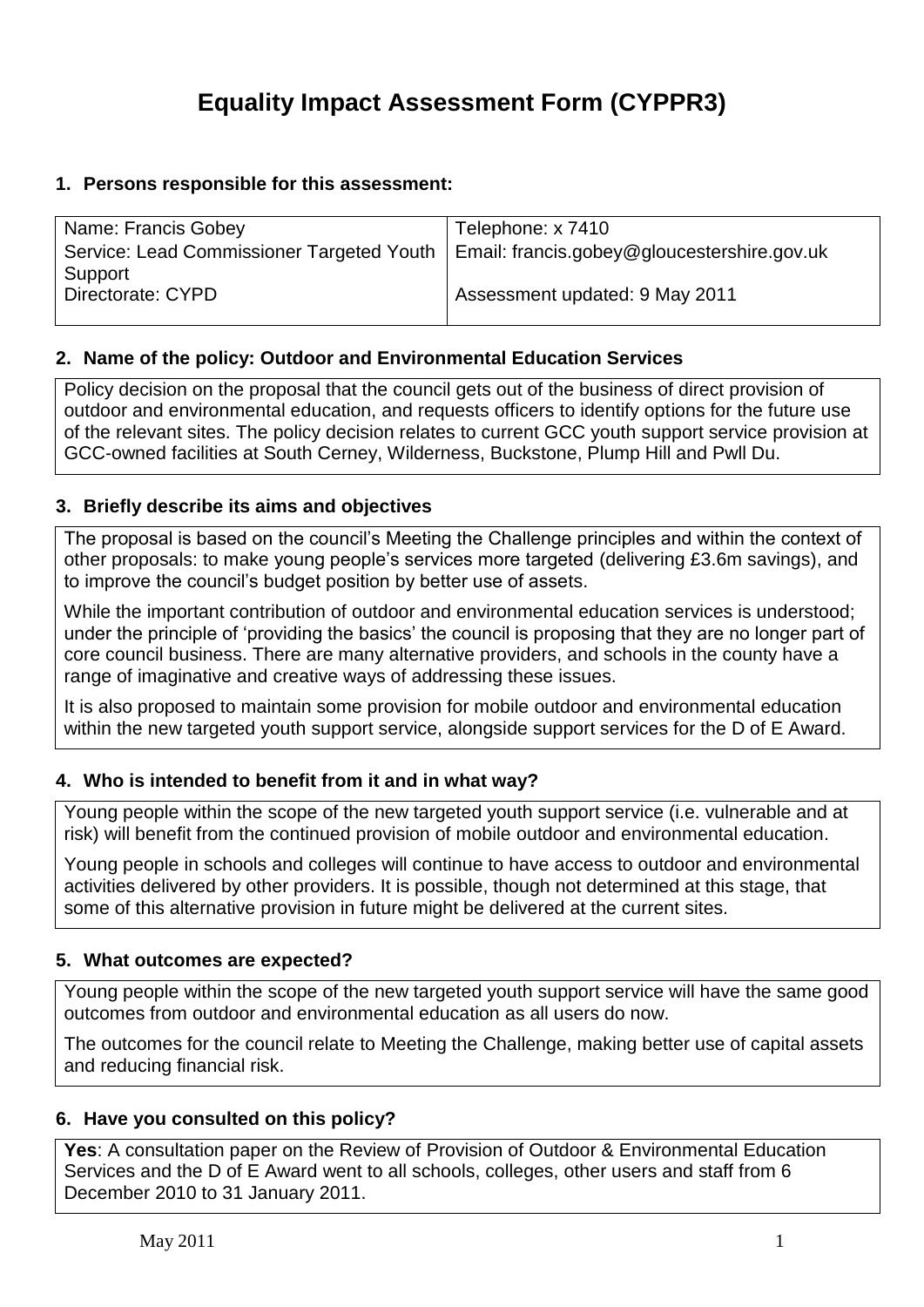**Details of consultation and outcome:** 141 separate submissions were made during the consultation period, half from current service users. Most consultees disagreed with the council's proposal to get out of the business, but opinions were balanced on what option to consider as a suitable alternative (other provider, social enterprise, partnership, other). There was concern that viable alternative arrangements for the provision of outdoor and environmental education services are found.

# **7. What evidence has been used for this assessment: e.g. Research, previous consultations, MAIDEN?**

Performance management and consultation information from the above.

An independent survey has investigated the current outdoor and environmental education sites in terms of viability as businesses, and value as businesses and properties in current market conditions.

# **8. Could a particular group be affected differently in either a negative or positive way?**

|                                                                                           | <b>Negative</b> | <b>Positive</b> | <b>Neutral</b> | <b>Evidence</b>                                                                                                                                                                                                                                                                                                                                                            |
|-------------------------------------------------------------------------------------------|-----------------|-----------------|----------------|----------------------------------------------------------------------------------------------------------------------------------------------------------------------------------------------------------------------------------------------------------------------------------------------------------------------------------------------------------------------------|
| Age                                                                                       |                 |                 | X              | Young people's access to similar activities will depend<br>on school decisions and the availability of alternative<br>providers. It is reasonable to assume young people<br>will have a high participation rate in any alternative<br>provision.                                                                                                                           |
| <b>Disability</b>                                                                         | X               |                 |                | It is not known what opportunities any alternative<br>provider would provide for disabled young people;<br>however they would need to comply with statutory<br>requirements. Special schools currently make good<br>use of outdoor education facilities.<br>If activities are no longer provided, the availability of<br>alternative arrangements would need to be tested. |
| Gender                                                                                    |                 |                 | X              | Research shows that outdoor learning particularly<br>benefits boys and young males. Schools will be aware<br>of the need to address any gender gaps for<br>attainment.                                                                                                                                                                                                     |
| <b>Race including</b><br><b>Gypsy &amp; Traveller</b>                                     |                 |                 | X              | A wide range of minority groups currently use the<br>provided facilities, mostly organised by schools.<br>Access to opportunities will depend on decisions<br>taken by schools which will be affected by costs and<br>budgets. There is no evidence to suggest that these<br>groups would be particularly disadvantaged.                                                   |
| <b>Religion or Belief</b>                                                                 |                 |                 | X              | No negative impact identified for different religious<br>groups.                                                                                                                                                                                                                                                                                                           |
| <b>Sexual Orientation</b>                                                                 |                 |                 | X              | No negative impact identified for LGBT young people.                                                                                                                                                                                                                                                                                                                       |
| <b>Transgender</b>                                                                        |                 |                 | X              | No negative impact identified for transgender young<br>people.                                                                                                                                                                                                                                                                                                             |
| <b>Other groups: Rural</b><br>isolation, NEET,<br>Deprivation<br><b>Health Inequality</b> |                 | X               |                | High quality outdoor services will continue to be<br>available for priority groups of vulnerable and at-risk<br>young people within the redesigned targeted youth<br>support service.                                                                                                                                                                                      |